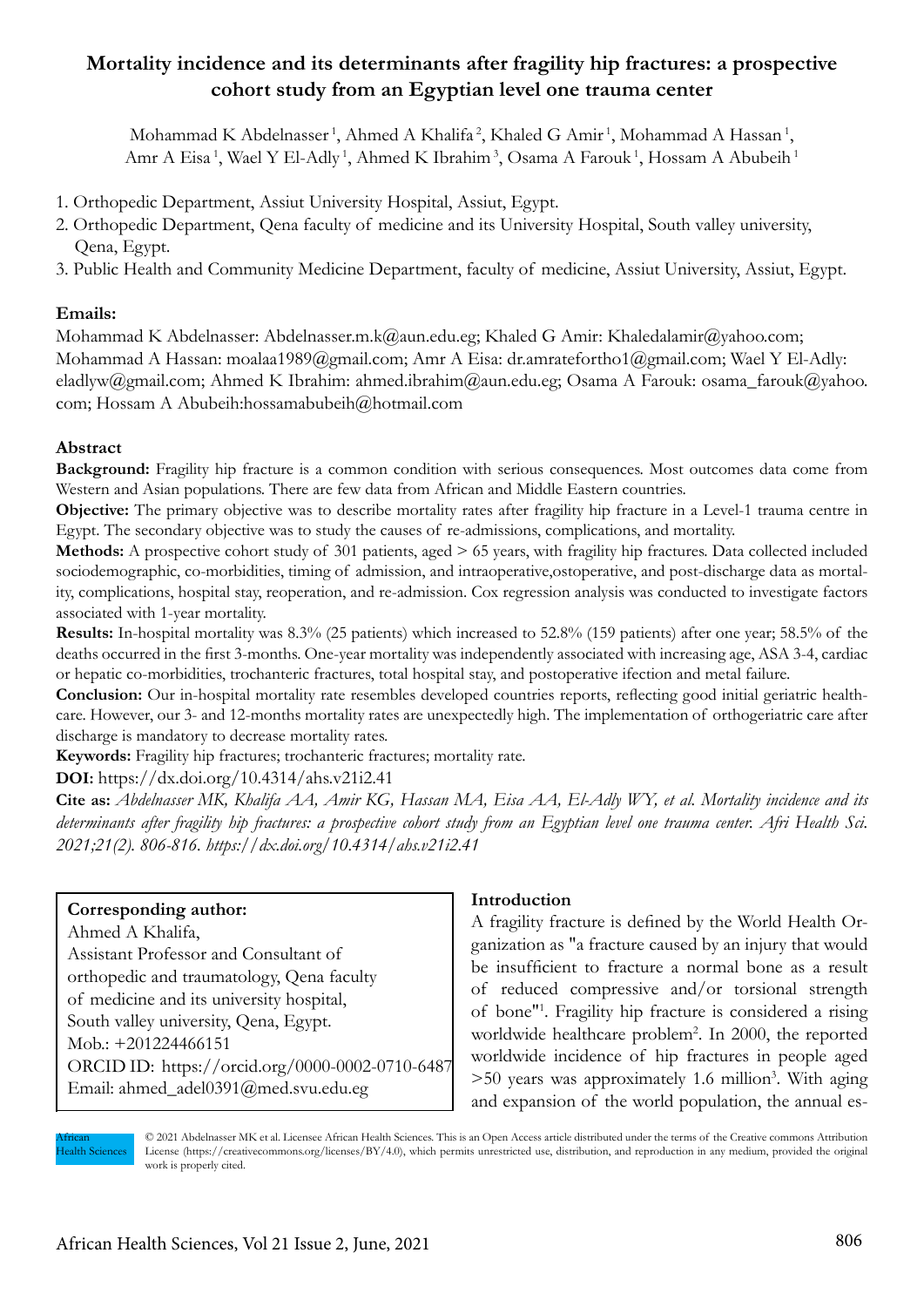timate of fragility hip fractures is expected to reach 2.6 million by 2025 and 4.5 million by 2050 4. In the Middle East, approximately 52,000 hip fractures were recorded in 1990, which is suspected to increase to 192,000 by 2025 and to 435,000 by 2050 5.

A recent systematic review by Downey C et al. in 2019, included data from 8 national hip fracture registries and studies reporting one-year mortality covering 36 countries, they found that the mean one-year mortality rate was  $22\%$  (ranging from 2.4% to 34.8%)<sup>6</sup>. The highest risk of mortality occurs within three months  $^{7, 8}$ ; however, the mortality remains high compared to the agematched controls for as long as ten years<sup>9</sup>.

Apart from increasing mortality, a high percentage of physical and mental morbidities with increasing disability, loss of independence, and increased level of institutionalization may follow<sup>10-12</sup>. This explains the high amount of health and socioeconomic burdens posed by this problem<sup>13, 14</sup>.

Most of the literature analysing mortality and morbidity after fragility hip fractures come from developed countries; little information comes from the Middle East and from low and middle income countries (developing countries)<sup>15</sup>. Moreover, there are many controversies about the risk factors predicting mortality associated with fragility hip fractures. To the best of our knowledge there was no detailed mortality rate report after fragility hip fractures from our area (Africa and the Middle East) in the past five years. To help us with proper implementation of a geriatric care program attacking the most significant factors affecting mortality at a proper time, we carried the current study.

# **Aim**

The primary objective of this study was to evaluate the mortality rate (in-hospital, 3-months, 6-months, and one year) after the management of fragility hip fractures in an Egyptian population. The secondary objective was to study the causes of complications, re-admissions, and mortality.

# **Methods**

We conducted a prospective cohort study for all patients diagnosed with a fragility hip fracture admitted to the trauma unit in our institution (level 1 Trauma Centre) from January 2016 to December 2016. Patients less than 65 years old, periprosthetic fractures, and pathological fractures were excluded. Informed consent was obtained from all the patients or their caregivers before enrolling the subjects for this study. The ethical committee of our institution approved the study (IRB no.: 17100171).

# **Pathway of patients with fragility hip fracture**

As the patient with suspected fragility hip fracture arrives at the emergency department at our hospital (in the current series 75.5% of patients presented at the same day of trauma, 24.5% presented within one week after trauma),

**Evaluation:** The first evaluation and history taking are performed by an orthopaedic resident including details of trauma mechanism, preinjury activity level, and preexisting medical comorbidities. Full physical examination (general and local) is performed. Prescribing appropriate analgesia before transferringthe patient to the radiology department, usually, an AP pelvis and a lateral view of the injured hip are performed. After confirming the diagnosis, non-adhesive skin traction is applied to the injured limb (in case of trochanteric fractures).

**Admission:** the patient is admitted and transferred to a standard inpatient trauma ward, and anticoagulation in the form of low molecular weight heparin should be initiated unless contraindicated. Preparation of the patient for surgery is initiated within 8 hours after admission after consultation of internist and anesthesiologist (when needed). If the patient is ready for surgery (from a medical and surgical perspective), it is performed within 36 hours after admission (anticoagulation is stopped 8 hours before surgery).

Surgery: Patients were given priority in the operative list, and choice of anesthesia is according to the preference of the anesthesiologist (either neuraxial or general). All surgeries were performed by well-trained orthopaedic surgeons (at least two years of experience dealing with such cases). Surgical decision and device to be used were according to the policy of our department (for trochanteric fractures patients, fixation was performed using a sliding hip screw, and for patients with neck of femur fracture, all received a cemented bipolar hemiarthroplasty).

**Post-operative:** patients were transferred to the recovery area for at least 8 hours; critical patients were transferred to the ICU. Postoperative plain radiographs were obtained, then patients were transferred to the ward, the usual medications prescribed postoperatively are antibiotics, analgesics, and anticoagulants (started 12 hours postoperative). Full blood picture is performed the first day postoperatively, and blood transfusion was advised if the Hb level is below 8 g/dl. Patients having hemiarthroplasty were allowed for an assisted toe-touch weight-bearing protocol at postoperative day one.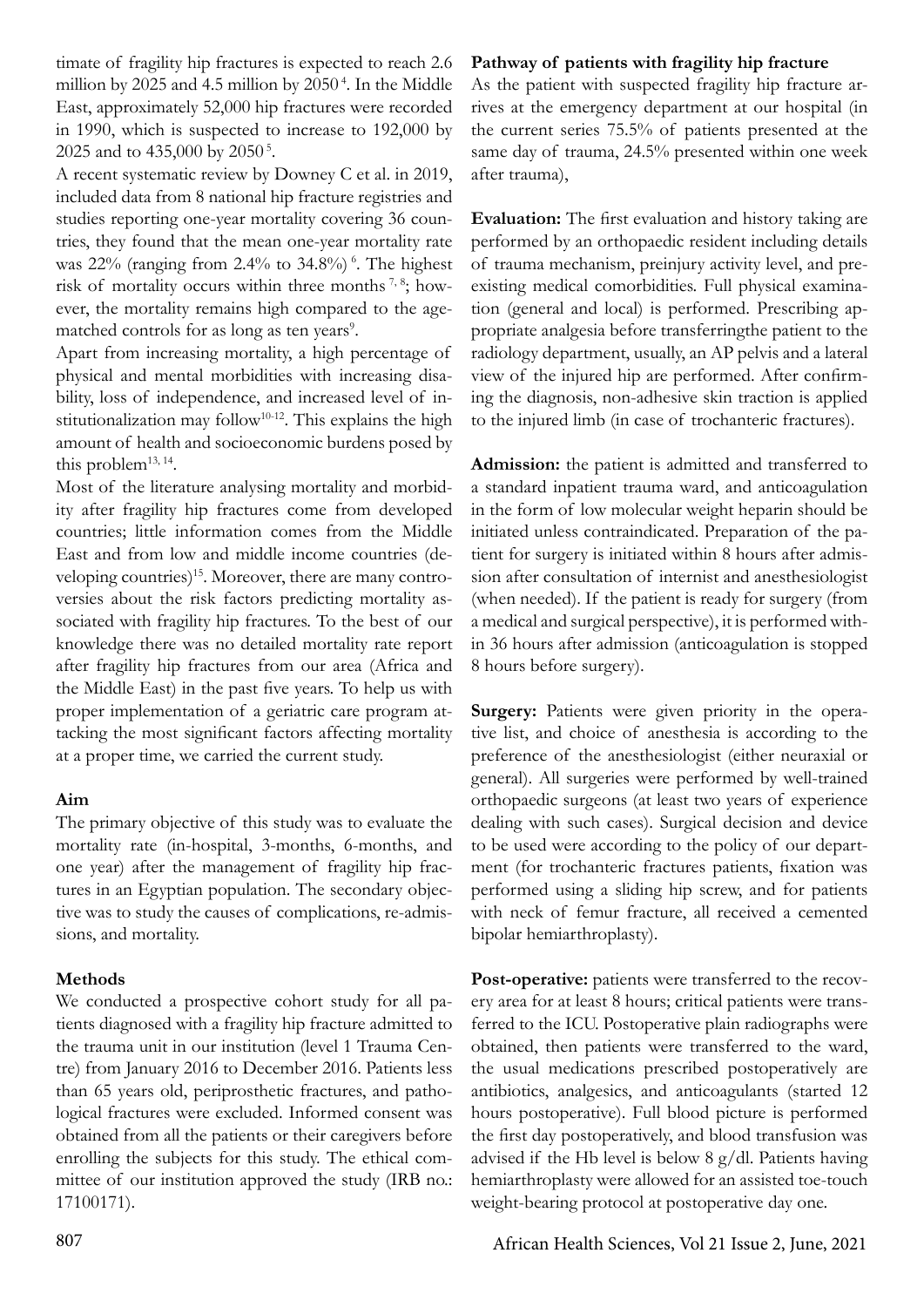**Rehabilitation:** Weight-bearing was restricted for Patients with trochanteric fractures; however, mobilization in bed at least once each day was done with assistance from members of the health care staff, including nurses. Where safe and appropriate, family members or caregivers were encouraged to assist with daily mobilization.

**Discharge:** Since there was no specialized orthogeriatric care unit, Patients usually were discharged from the hospital by postoperative day three unless they had either a medical or a surgical complication necessitating their stay at the hospital. Patients were either discharged to their home or the nearest health facility if needed. Patients were transferred to the nearest hospital (if needed).

**Follow up:** Follow up visits were scheduled at two weeks for suture removal, six weeks for radiographs recheck, three months, six months, 12 months, and then annually. Patients were advised to visit the hospital if any major incident happened between these intervals, or at least make a telephone call for any inquiries. In case of death, the relative or the caregiver was asked about the time and place of death and whether the patient was admitted to any hospital before death or not.

# **Data collection**

Two independent researchers collected the data via a structured questionnaire designed specifically for this study that contains demographic data (age, sex, residence, smoking, co-morbidities, American Society of Anaesthesiologists (ASA) score, type of the fracture, the timing of the trauma before hospital admission and causes of delay if any), intraoperative data (type of operation, timing after admission and causes of delay if any, and intraoperative complications or mortality), postoperative in-hospital data (length of stay, complications, mortality), and post-discharge data which were collected at 3, 6, and 12 months (complications, mortality, re-admission). The STROBE guidelines were used to ensure the quality of reporting of this observational study<sup>16</sup>.

#### **Statistical analysis**

Data were analysed using SPSS version 21\* (IBM-SPSS Inc, Chicago, IL, USA). Frequency tables were examined to explore missing data, errors in the data, and data inconsistency. Missing data were treated by replacing the missing value with median values. Descriptive statistics such as means, standard deviations, medians, and percentages were calculated. The Chi-square test or Fisher's Exact test was used to compare the difference in the distribution of frequencies among different groups. For continuous variables, independent t-test analysis and one-way ANOVA were carried out to compare the means of normally distributed data, while the Mann-Whitney U test and Kruskal-Wallis test were calculated to test the median differences of the data that do not follow a normal distribution. The relationships between patient characteristics and survival were analysed by the Kaplan-Meier and Cox Regression Analyses (Forward LR). Age and sex were added as priori variables, and the clinical and demographic factors with proven statistical significance from the univariate analyses were further included in the multivariate Cox Hazard Regression models. A P-value of  $\leq 0.05$  was regarded as significant.

#### **Results**

During the study period, 362 patients with fragility hip fractures were admitted to the Trauma Unit of our Hospital. Three pathological fractures and four periprosthetic fractures were excluded. We lost 14.9% (54 patients) to follow-up after discharge. This left 301 patients eligible for this study. The basic characteristics of the patients are demonstrated in (Table 1).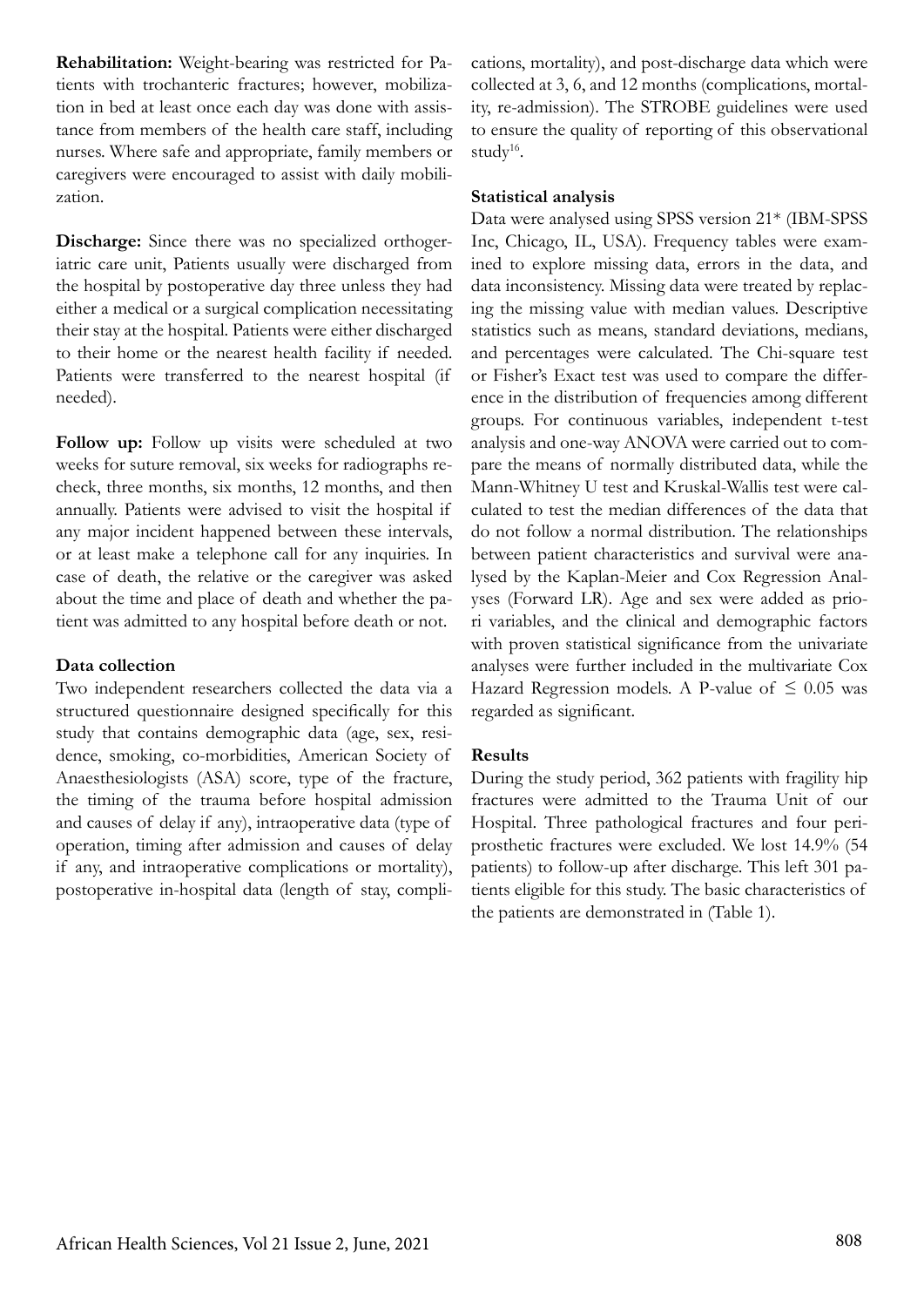| Table 1: Basic characteristics of the studied patients.                                                                                                                                                                                                                                                                          |                                                       |                    |  |  |  |
|----------------------------------------------------------------------------------------------------------------------------------------------------------------------------------------------------------------------------------------------------------------------------------------------------------------------------------|-------------------------------------------------------|--------------------|--|--|--|
| Variable                                                                                                                                                                                                                                                                                                                         | Category                                              | $n = 301(100\%)$   |  |  |  |
| Age in years<br>$(Mean \pm SD)$                                                                                                                                                                                                                                                                                                  | $74.2 \pm 0.47$                                       |                    |  |  |  |
|                                                                                                                                                                                                                                                                                                                                  | $ASA(1 \& 2)$                                         | $n = 254(84.4\%)$  |  |  |  |
| <b>ASA Class.</b>                                                                                                                                                                                                                                                                                                                | $ASA(3 \& 4)$                                         | $n = 47(15.6\%)$   |  |  |  |
| Sex                                                                                                                                                                                                                                                                                                                              | Male                                                  | $n = 151(51.2\%)$  |  |  |  |
|                                                                                                                                                                                                                                                                                                                                  | Female                                                | $n = 150 (49.8\%)$ |  |  |  |
| Residence <sup>1</sup>                                                                                                                                                                                                                                                                                                           | Rural                                                 | $n = 166(55.1\%)$  |  |  |  |
|                                                                                                                                                                                                                                                                                                                                  | Urban                                                 | $n = 135(44.9\%)$  |  |  |  |
| Co-morbidity                                                                                                                                                                                                                                                                                                                     | Yes                                                   | $n = 111(36.9\%)$  |  |  |  |
| (DM, HTN, Cardiac, hepatic disease)                                                                                                                                                                                                                                                                                              | No                                                    | $n = 190(63.1\%)$  |  |  |  |
| <b>Cause of Trauma</b>                                                                                                                                                                                                                                                                                                           | Fall on ground                                        | $n = 278(92.4\%)$  |  |  |  |
|                                                                                                                                                                                                                                                                                                                                  | Others (Road Traffic<br>Accidents, Fall from Height)  | $n = 23$ (7.6%)    |  |  |  |
| <b>Diagnosis</b>                                                                                                                                                                                                                                                                                                                 | Trochanteric fracture                                 | $n = 172(57.1\%)$  |  |  |  |
|                                                                                                                                                                                                                                                                                                                                  | NOF fracture                                          | $n = 112(37.2\%)$  |  |  |  |
|                                                                                                                                                                                                                                                                                                                                  | Others (Subtrochanteric,<br>and acetabular fractures) | $n = 17(5.7\%)$    |  |  |  |
| ASA; American Society of Anesthesiology, DM; Diabetes mellitus, HTN; hypertension, NOF; neck<br>of the femur<br><sup>1</sup> Rural refers to patients who reside in villages at the periphery of the city where our trauma center<br>is located (about 40 km far). In contrast, Urban refers to patients living within the city. |                                                       |                    |  |  |  |

Regarding the mortality rate, in-hospital mortality (one patient died intraoperatively and 24 postoperative) was 8.3 % (25 patients), 3-month mortality was 39.2 % (118 patients), 6-months mortality was 44.1 % (133 patients),

and at 12 months follow-up a total of 159 patients died constituting a one-year mortality rate of 52.8 %, of those deaths, 48.4% (77 patients) were males, and 51.6% (82 patients) were females, the overall survival after 1-year was 47.2% (142 patie/span>nts) (Figure 1).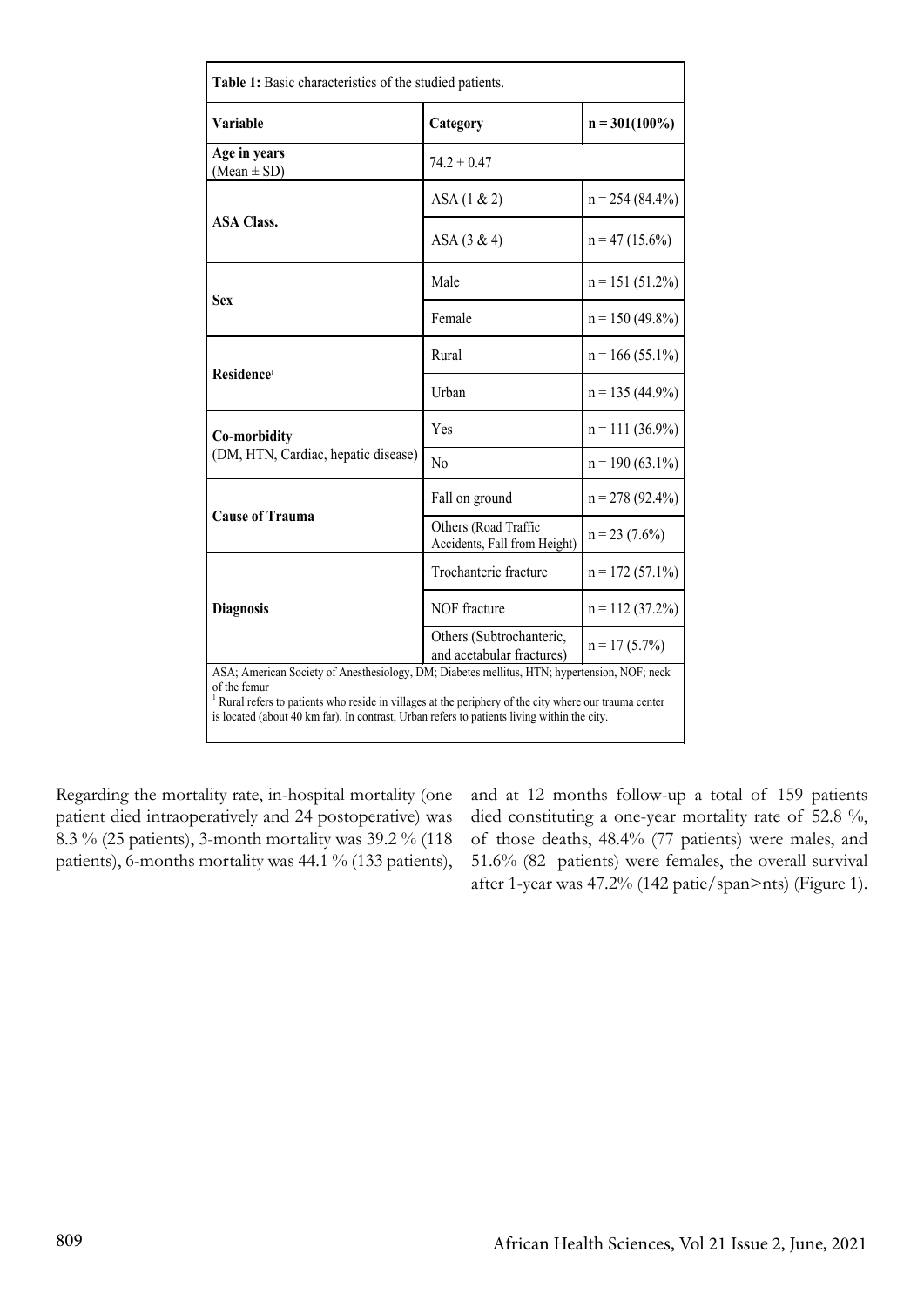

Figure 1: Mortality rate at each study endpoints (stratified by sex).

Complications occurred in 19.3% (58 patients), which was distributed as follows: intra-operative blood loss that necessitated blood transfusion occurred in 3% (9 patients), chest infection (pneumonia) in 1% (3 patients), and revision of fixation in 0.3% (1 patient). Deterioration of the general condition with ICU admission occurred in 1% (3 patients). After discharge, surgical site infection occurred in 11.3% (34 patients), and metal failure in 3% (9 patients).

Re-admission was required in 7.3% (22 patients). The

most common reason for re-admissions was infection in 36.3% (8 patients), metal failure in 27.3% (6 patients), non-surgical causes in 27.3% (6 patients), and unrelated operations in 9.1% (2 patients). Attrition rates were found as follows: In-hospital attrition rate 8.6%, at 3 months 40%, at 6 months 8.5% and after completing 1 year it was 16.8%.

Factors associated with 1-year mortality and significance of each was calculated by running a univariate analysis as shown in (Table 2).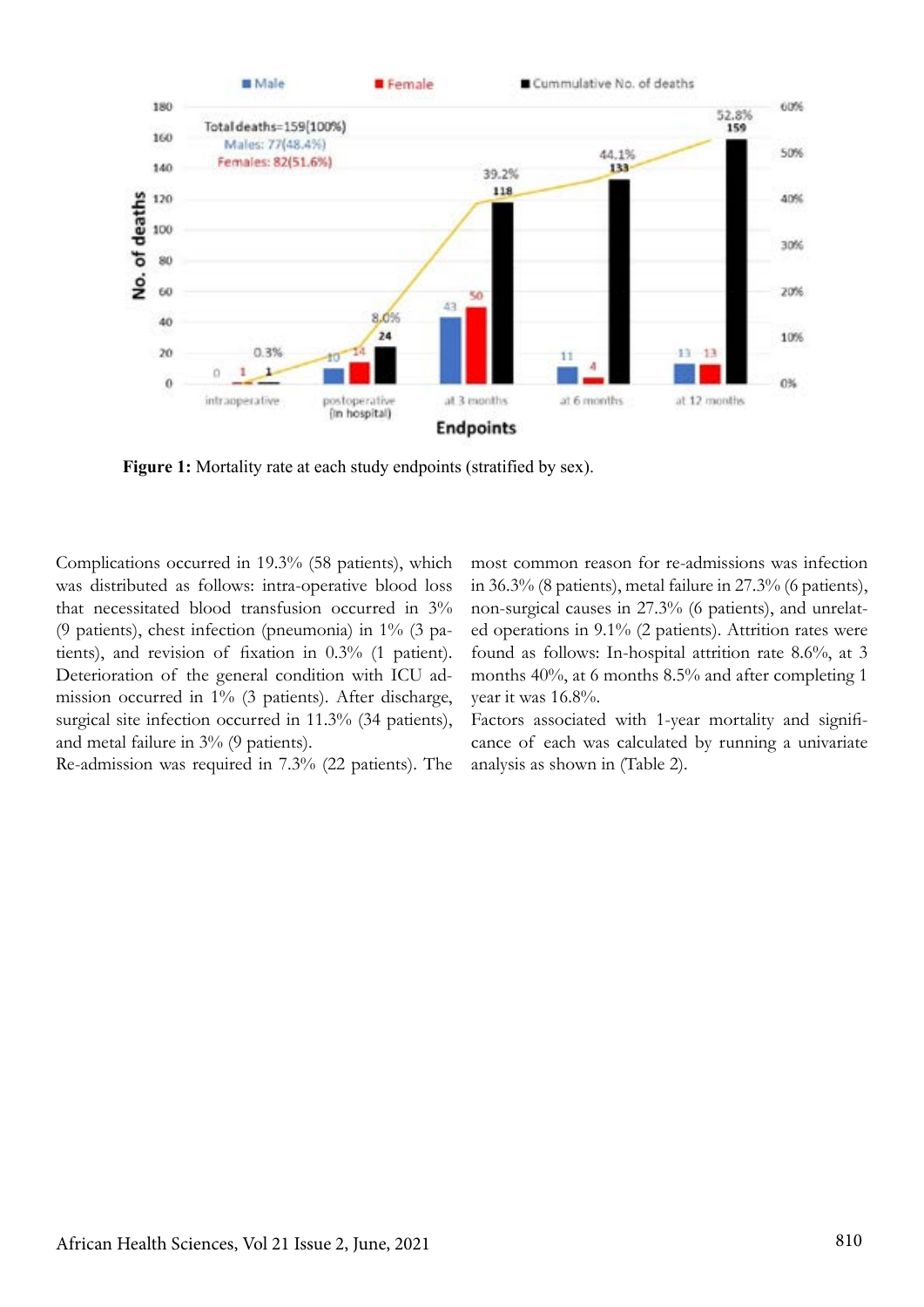| Table 2: Univariate analysis for factors potentially associated with one-year mortality  |                       |                            |                    |                          |  |  |
|------------------------------------------------------------------------------------------|-----------------------|----------------------------|--------------------|--------------------------|--|--|
|                                                                                          |                       | <b>Alive</b><br>$(No=142)$ | Dead<br>$(No=159)$ | P-value                  |  |  |
| Age in years (Mean $\pm$ SD)                                                             |                       | $71.9 \pm 6.9$             | $76.2 \pm 8.6$     | ${}< 0.001*$             |  |  |
| <b>Sex</b>                                                                               | Male                  | 73 (48.7%)                 | 77 (51.3%)         | $= 0.344$ <sup>†</sup>   |  |  |
|                                                                                          | Female                | 69 (45.7%)                 | 82 (54.3%)         |                          |  |  |
| <b>Residence</b>                                                                         | Rural                 | 82 (49.4%)                 | 84 (50.6%)         | $= 0.392$ <sup>†</sup>   |  |  |
|                                                                                          | Urban                 | 60(44.5%)                  | 75 (55.6%)         |                          |  |  |
|                                                                                          | <b>DM</b>             | 20(37%)                    | 34 (63%)           | $= 0.055$ <sup>†</sup>   |  |  |
|                                                                                          | <b>HTN</b>            | 12 (38.7%)                 | 19 (61.3%)         | $= 0.192$ <sup>†</sup>   |  |  |
| Co-morbidity                                                                             | Cardiac               | $5(29.4\%)$                | $12(70.6\%)$       | $= 0.041$ <sup>†</sup>   |  |  |
|                                                                                          | Hepatic               | $0(0\%)$                   | 19 (100%)          | ${}< 0.001$ <sup>†</sup> |  |  |
| Diagnosis $(n=287)$                                                                      | NOF fracture          | $67(59.3\%)$               | 46 (40.7%)         | $= 0.002$ <sup>†</sup>   |  |  |
|                                                                                          | Trochanteric fracture | 71 (40.8%)                 | 103 (59.2%)        |                          |  |  |
|                                                                                          | ASA(1 & 2)            | 129 (50.8%)                | 125 (49.2%)        | $= 0.004$ <sup>†</sup>   |  |  |
| <b>ASA Classification</b>                                                                | $ASA(3 \& 4)$         | 13 (27.7%)                 | 34 (72.3%)         |                          |  |  |
| <b>Complications after</b>                                                               | No.                   | 134 (57.8%)                | 98 (42.2%)         |                          |  |  |
| operation                                                                                | Yes                   | $8(11.6\%)$                | $61(88.4\%)$       | ${}< 0.001$ <sup>†</sup> |  |  |
| <b>Re-admission</b>                                                                      | No.                   | 134 (57.8%)                | 98 (42.2%)         | ${}< 0.001$ <sup>†</sup> |  |  |
|                                                                                          | Yes                   | $8(11.6\%)$                | $61(88.4\%)$       |                          |  |  |
| <b>Timing of</b><br>Operation                                                            | $<$ 48 hours          | 68 (51.9%)                 | 63 $(48.1\%)$      | $= 0.282$ <sup>†</sup>   |  |  |
|                                                                                          | $48 - 96$ hours       | 37 (46.3%)                 | 43 (53.7%)         |                          |  |  |
|                                                                                          | $> 96$ hours          | $37(41.1\%)$               | 53 (58.9%)         |                          |  |  |
| Hospital Stay in days (Mean $\pm$ SD)                                                    |                       | $5.65 \pm 2.5$             | $6.86 \pm 3.6$     | $= 0.003$                |  |  |
| DM; Diabetes mellitus, HTN; hypertension, NOF; neck of femur, ASA; American Society of   |                       |                            |                    |                          |  |  |
| Anesthesiology.                                                                          |                       |                            |                    |                          |  |  |
| *Independent t-test was used to compare the mean difference between the two groups       |                       |                            |                    |                          |  |  |
| <sup>†</sup> Chi-square analysis was used to compare the difference in proportions       |                       |                            |                    |                          |  |  |
| <sup>‡</sup> Mann Whitney U test to compare the median difference between the two groups |                       |                            |                    |                          |  |  |
| --Significance level is considered when $p \le 0.05$                                     |                       |                            |                    |                          |  |  |

Identifying factors as a risk for 1-year mortality after hip fractures were done using the multivariate Cox Hazard regression analysis as shown in (Table 3). The follow-

ing factors were identified as the risk factors for 1-year mortality after hip fractures: age, ASA 3-4, trochanteric fractures, associated cardiac disease, associated hepatic disease, total hospital stay, and postoperative morbidity (infection, and metal failure).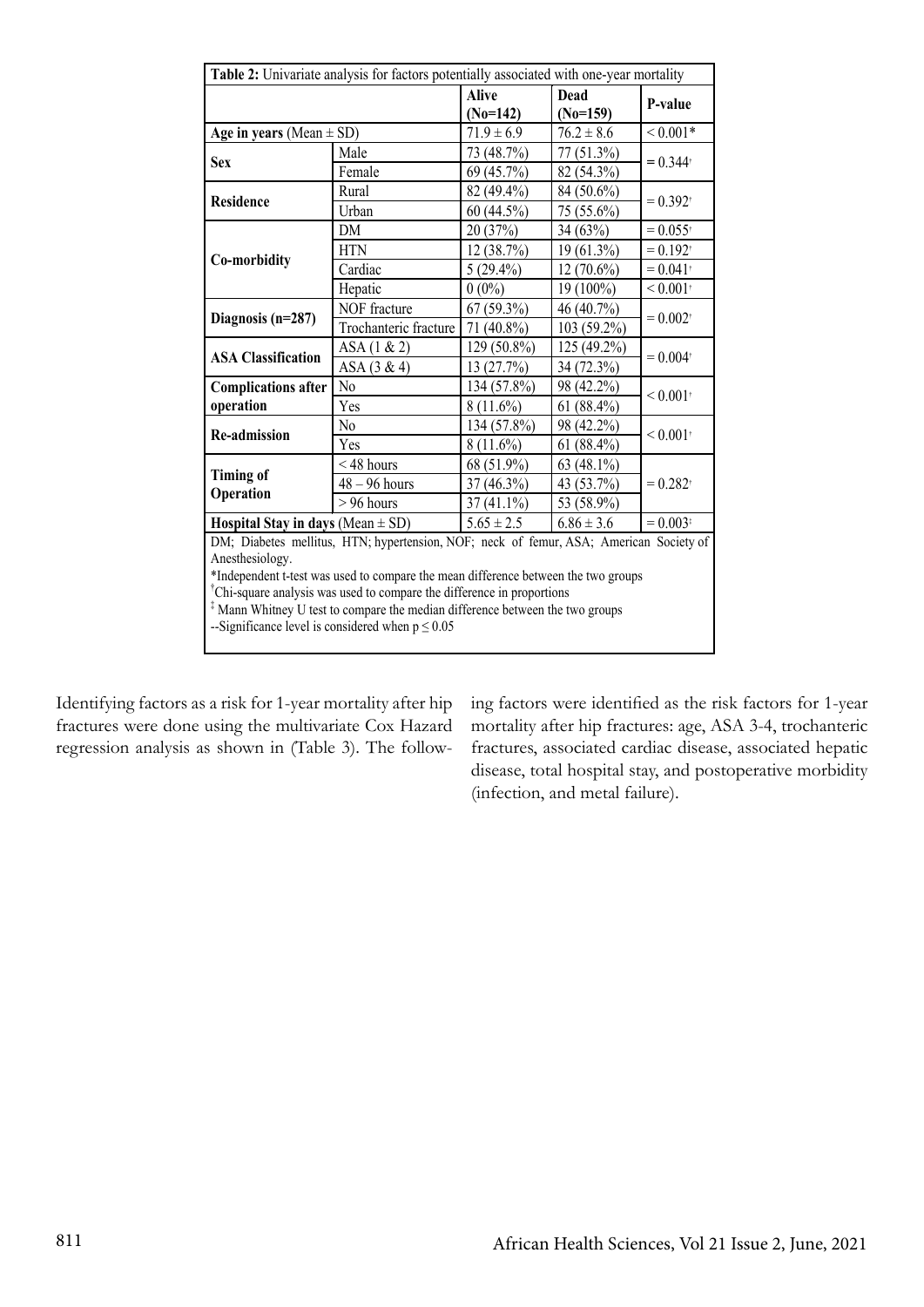| Table 3: Multivariate analysis for risk factors for one-year mortality                                                                                                                          |                           |                     |                          |                             |  |  |  |
|-------------------------------------------------------------------------------------------------------------------------------------------------------------------------------------------------|---------------------------|---------------------|--------------------------|-----------------------------|--|--|--|
|                                                                                                                                                                                                 |                           | $HR1$ (95% CI)      | Adjusted $HR^2$ (95% CI) | LRT <sup>3</sup><br>P-value |  |  |  |
| Age in years (Increase of 1 year)                                                                                                                                                               |                           | $1.04(1.02 - 1.06)$ | $1.04(1.03-1.08)$        | ${}< 0.001$                 |  |  |  |
| Sex (Female/Male)                                                                                                                                                                               |                           | $1.08(0.79 - 1.47)$ | $1.12(0.81 - 1.56)$      | $= 0.502$                   |  |  |  |
| ASA (3&4 vs. 1&2)                                                                                                                                                                               |                           | $1.75(1.14-2.69)$   | $1.82(1.19 - 2.77)$      | $= 0.006$                   |  |  |  |
| <b>Surgical Diagnosis</b>                                                                                                                                                                       | NOF fracture              | $\mathbf{1}$        | $\mathbf{1}$             |                             |  |  |  |
|                                                                                                                                                                                                 | Trochanteric<br>fracture  | $1.51(1.07-2.14)$   | $1.64(1.15-2.33)$        | $= 0.006$                   |  |  |  |
| Co-morbidity                                                                                                                                                                                    | Non-<br>Cardiac Disease   | 1                   | $\mathbf{1}$             |                             |  |  |  |
|                                                                                                                                                                                                 | Cardiac<br><b>Disease</b> | $1.49(0.80 - 2.68)$ | $1.68(1.11-2.95)$        | $= 0.041$                   |  |  |  |
|                                                                                                                                                                                                 | Non-<br>Hepatic disease   | $\mathbf{1}$        | $\mathbf{1}$             |                             |  |  |  |
|                                                                                                                                                                                                 | <b>Hepatic Disease</b>    | $2.02(1.37-3.24)$   | $2.13(1.17-3.61)$        | ${}< 0.001$                 |  |  |  |
| <b>Timing of</b><br>Operation                                                                                                                                                                   | $<$ 48 hours              | $\mathbf{1}$        | $\mathbf{1}$             |                             |  |  |  |
|                                                                                                                                                                                                 | $48 - 96$ hours           | $1.48(0.89 - 2.45)$ | $1.39(0.83 - 2.32)$      | $= 0.211$                   |  |  |  |
|                                                                                                                                                                                                 | $> 96$ hours              | $1.23(0.73 - 2.07)$ | $1.19(0.69 - 2.04)$      | $= 0.520$                   |  |  |  |
| <b>Total Hospital Stay in</b><br>days (Increase of 1 day)                                                                                                                                       |                           | $1.06(1.01-1.62)$   | $1.08(1.03 - 2.13)$      | $= 0.01$                    |  |  |  |
| Post-operative<br><b>Morbidity</b>                                                                                                                                                              | N <sub>0</sub>            | $\mathbf{1}$        | $\mathbf{1}$             |                             |  |  |  |
|                                                                                                                                                                                                 | Infection                 | $3.31(2.03 - 5.07)$ | $4.56(2.56 - 6.61)$      | ${}< 0.001$                 |  |  |  |
|                                                                                                                                                                                                 | Metal Failure             | $1.89(1.07-3.91)$   | $1.85(1.04-3.16)$        | $= 0.036$                   |  |  |  |
| <b>Re-admission</b>                                                                                                                                                                             |                           | $1.60(0.94 - 2.72)$ | $1.36(0.79 - 2.33)$      | $= 0.266$                   |  |  |  |
| ${}^{1}$ HR=Hazard Ratio ${}^{2}$ Adjusted HR=Mutually adjusted CI= Confidence Interval<br><sup>3</sup> LRT=Likelihood Ratio Test. ASA; American Society of Anesthesiology. NOF; neck of femur. |                           |                     |                          |                             |  |  |  |

# **Discussion**

Fragility hip fractures considered as a significant public health concern mostly associated with increased morbidity as well as mortality compared to other osteoporos related fractures<sup>17, 18</sup>, prolonged recumbency related complications mainly deep vein thrombosis, pulmonary embolism, and pneumonia, which may occur during hospitalization or even after patients discharge had been considered as the leading causes for increased mortality rates<sup>18-20</sup>.

In our cohort, we found an in hospital mortality (8.3%) similar to previous studies, 159 died by the end of 1-year constituting a total mortality rate of 52.8% of the whole study population; most of these mortalities were reported at 3-months follow up which represented 58.5% of the total mortalities reported in our study. We found that age, advanced ASA grade (3 or 4), associated cardiac or hepatic disease, trochanteric fractures, post-operative infection or metal failure, and length of hospital stay were significantly associated with mortality.

Hue et al. conducted a meta-analysis that included 75 studies involving 64,316 patients and reported that the overall inpatient or 1-month mortality was 13.3%, 3–6onths was 15.8%, one-year 24.5%, and after 2-year it reached up to  $34.5\%$ <sup>21</sup>.

We reported 8.3% of in-hospital mortality which resembles what had been reported from developed countries, for example, the stated rates were between 1.6% and 1.8% in USA<sup>22, 23</sup>, 5.4% in Italy<sup>24</sup>, 6.3% in Canada<sup>25</sup>, 15% in UK<sup>26</sup>, and 1.3% in Turkey<sup>27</sup>.

In our study, 58.5% of the total deaths occurred in the first 3-months, which resembles what was reported by some authors. Holvik et al. reported 58% of the total mortalities to happen in the first 3-months in their study of 567 patients with fragility hip fractures<sup>28</sup>. Lopez et al. reported a higher frequency of mortality 65.3% during the first 3 months after fragility hip fractures, which then plateaued<sup>8</sup>.

Our 1-year mortality rate was 52.8%, which was as high as what was historically reported from the USA by Beals RK. who showed a 50% mortality rate for patients with hip fractures admitted between 1956 and 1961<sup>29</sup>, however, recently the mortality rates have decreased as low as 21% in USA<sup>30</sup>, 8.1% in Italy31, 11.5% in Japan<sup>32</sup>, 23% in Netherlands<sup>33</sup>, 23.5% in Norway<sup>28</sup>, 24.8% in Sweden<sup>34</sup>, 33.5% in the UK<sup>35</sup>, and 22.5% in Spain<sup>8</sup>, this decrement may be attributed to the advancements in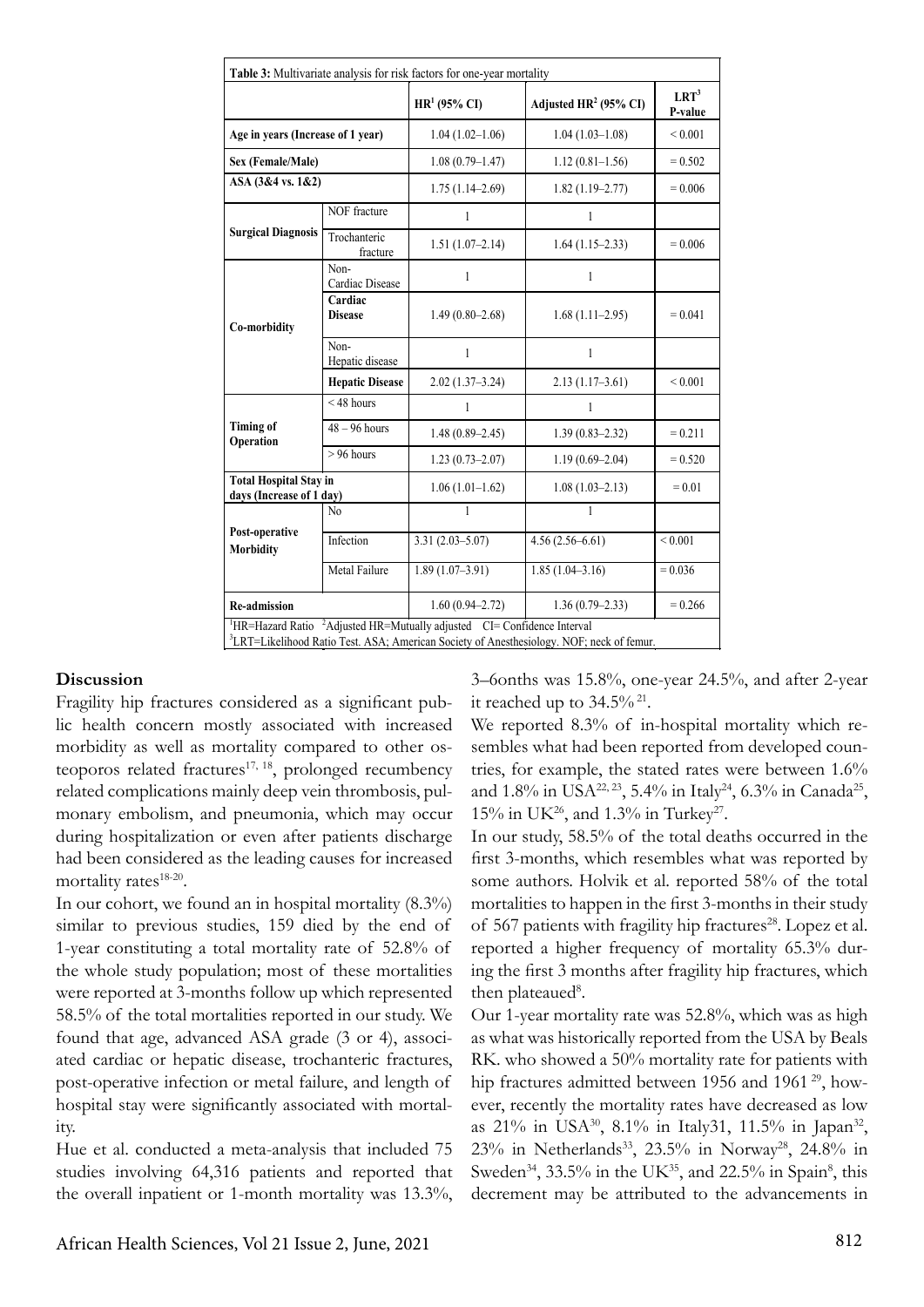fracture stabilization techniques, orthogeriatric care, and increased awareness about healthcare problem associated with fragility hip fractures.

Mortality reports at 1-year from developing countries also showed variable rates, in Thailand, it was reported to be 18%36, 30% and 35% in Brazil37,38, Tunisia, Saudi Arabia and Sudan (representing an African and Middle East countries) the rates were  $28.4\%$  <sup>15</sup>, 26.98%<sup>39</sup> and  $16.7\%$ <sup>40</sup> respectively.

In concordance with most authors<sup>8, 15, 27, 33-38, 41-43</sup>, we also observed that increasing age is a risk factor for mortality. However, Holvih et al. could not find a correlation between age and 1-year mortality in a study consisting of 567 patients with hip fracture and aged above 65 years<sup>28</sup>. A similar finding was also reported by Mossey et al. in a group of 219 patients with hip fractures<sup>44</sup>. Different cut-off values were reported for increasing mortality:  $>70$  years 43,  $>80$  years 8, and  $>85$  years 45.

We did not detect gender as a risk factor for mortality after hip fracture, which was in agreement with many other studies<sup>27, 28, 41, 42</sup>. However, the effect of gender on mortality after hip fracture is debatable. Male gender has been reported by many authors to be a risk factor for increased mortality after hip fracture<sup>8, 15, 33-38, 43, 46, 47</sup>.

Lopez et al. found that the risk of death was 2.44-folds higher in males8. Endo et al. observed more complications and higher mortality in males during the postoperative hospital stay; at 1-year post-operation, the risk of death for males were double than that of females<sup>46</sup>. A similar finding was also reported by Carpintero et al. who suggested that men have a poor nutritional status and more co-morbidities compared to women; this, in turn, increases the likelihood of death after sustaining a hip fracture<sup>48</sup>. Wehren et al. suggested that infections, such as pneumonia and septicaemia, are more common in male patients, a finding that could explain the higher mortality in male patients<sup>49</sup>. On the contrary, Otzuruk et al. found that the female gender is a risk factor for mortality due to the frailty of females in their population $50$ .

As reported in most of the literature, associated co-morbidities increase the risk of death $41, 43, 51$ . The patients with ASA 3 and 4 are at the highest risk<sup>27, 28, 39</sup>. Regarding the type of co-morbidity, we found that the riskiest co-morbidities were hepatic, followed by cardiovascular co-morbidities.

Ercin et al. identified central nervous system co-morbidities as a specific condition that affects mortality<sup>27</sup>, whereas Sepah et al. stated that cyclic vomiting syndrome co-morbidities are the most dangerous15. Some studies<sup>15, 27</sup> reported increased mortality with  $\geq 2$  different co-morbidities in the same patient. Roche et al.<sup>35</sup> stated that >3 co-morbidities are the most significant preoperative risk factor, especially respiratory diseases, and malignancy.

Unlike many authors who could not find a correlation between the fracture type and mortality rates $8, 15, 27, 38, 42$ , in our study, mortality was significantly higher in cases with extracapsular fractures. Similarly, Keene et al. observed higher mortality and morbidity in the extracapsular fracture group<sup>26</sup>.

Early surgery, within 24 hours, maybe challenging to achieve, especially in a medically unfit patient who needs more time for general condition optimization<sup>27,</sup> 50, 52. However, it is generally agreed that hip fractures should be stabilized as early as possible, as recommended by the Royal College of Physicians<sup>52</sup>. Weil et al. reported that in Israel by 2019, more than 85% of hip fracture patients received early surgery (within 48 hours after admission), this led to a reduction of the national 1-year mortality of less than  $19\%^{53}$ .

In our study, we did not observe a significant association between early surgery and reduced mortality. This is in contrast to the findings of Colais et al., who reported lower 1-year mortality in patients with hip fractures operated within two days of admission<sup>54</sup>. Bottle et al.<sup>55</sup>, as well as Elliott et al.<sup>56</sup>, reported the same findings. On the other hand, other studies failed to find a correlation between early surgery and mortality<sup>28, 34, 42, 50, 57</sup>

The most common causes for readmission in our study were infection (36.3%), followed by medical causes (27.3%). Hyes et al. found that the most common reason for re-admission after fragility hip fractures was medical complications, especially bronchopneumonia<sup>58</sup>. The strengths of this study include a large number of patients treated in the same center by a dedicated team which is expected to employ a uniform standard of care and, hence, provide more reliable results. However, this study had several limitations: firstly, as our hospital is a level-1 trauma center with a huge catchment area of more than 20 million inhabitants; therefore, after patients being discharged from our center, different postoperative rehabilitation protocols were applied in various centers, which mostly lacked the concept of orthogeriatric specialized care, which may have its effect on increased mortality rates which we considered as a major limitation of this study. Secondly, as the substan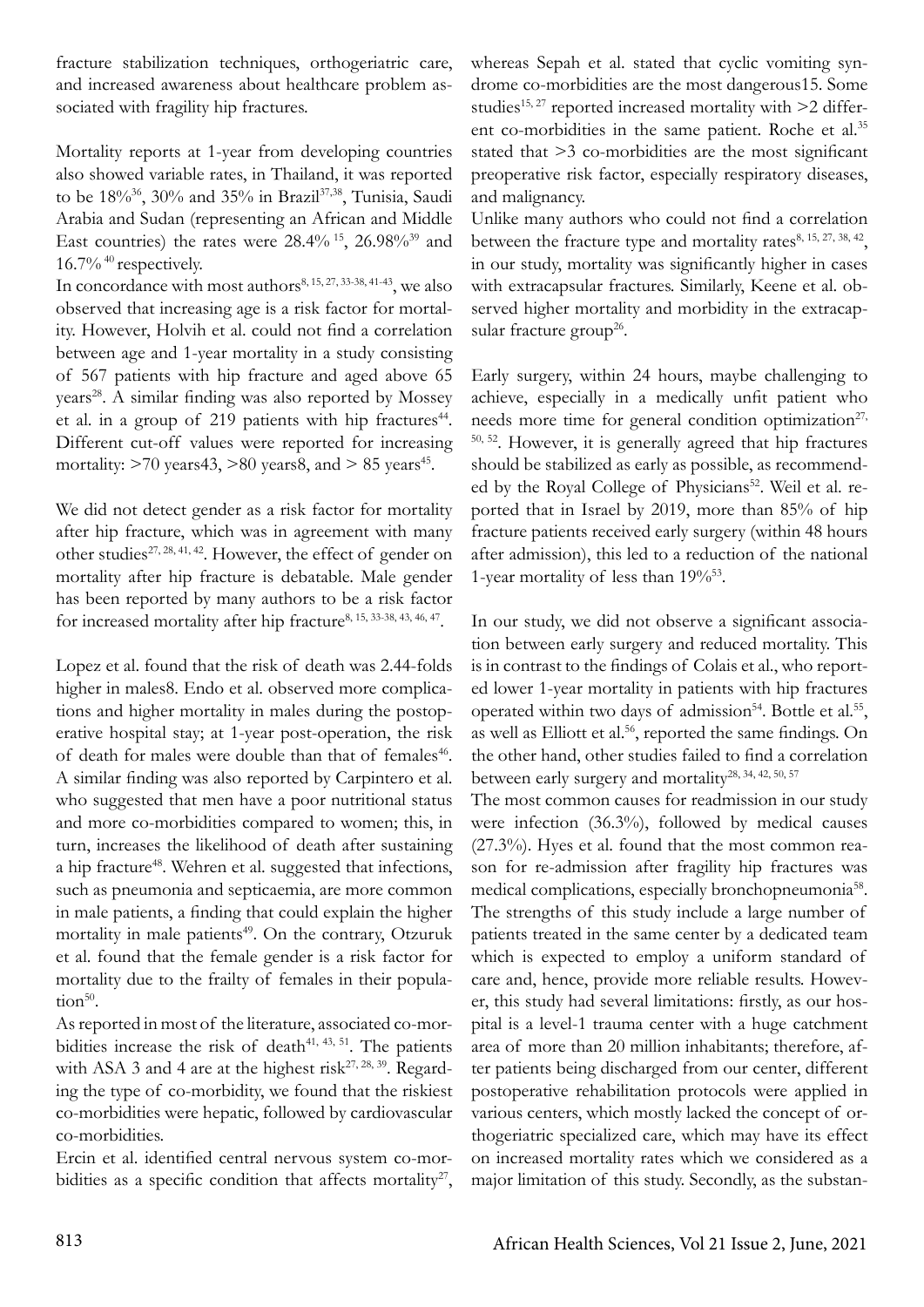tially high number of patients (14.9%) lost to follow up and received their postoperative care and rehabilitation in other hospitals, they were included only in in-hospital mortality and were excluded from the remaining univariate and multivariate analyses. Thirdly, patients included in the study are treated in a trauma service that offers care free of charge, these patients mostly had a low socioeconomic status, and lacked proper care at home after hospital discharge; and possibly if the hip fracture patients with a higher socioeconomic state were included with better home care, this would have changed the mortality rates. Lastly, we compared the results from the current study with what had been reported in the western populations which may have different demographic characteristics that affect the outcome, even the ethnicity of the study group can affect the study outcomes as reported in a study by Lakstein et al.<sup>59</sup>, the main reason behind this is the paucity of detailed published reports during the last 5 years on mortality or morbidity rates after fragility hip fracture from our part of the world (Africa or the Middle East).alized due to financial and logistic reasons however, we are in the process of implementing this program to be part of the standard of care.

Further multicenter studies including national as well as nearby countries trauma institutions should be initiated to define the morbidity and mortality incidence among fragility hip fracture patients in our locality and its possible determinants.

Establishment of an African hip registry to deal with all issues related to fragility hip fractures and its economic burden is mandatory.

# **Conclusion**

Our in-hospital mortality rate was close to what had been reported from developed countries, reflecting good standards of initial geriatric care provided in the study setting. However, 3- and 12-months mortalities were unexpectedly high, reflecting the deficiency in the socioeconomic aspect of fragility hip fractures care. We believe that lack of rehabilitation centres, deficiency of proper geriatric postoperative care programs and economic reasons are the main factors for the high mortality rate.

# **Compliance with Ethical Standards**

Study setting: Assiut University Hospital, Assiut, Egypt.

# **Conflict of interest**

The authors declare that they have no conflict of interest.

# **Funding**

There is no funding source.

# **Ethical approval**

This article does not contain any experimental studies with human participants or animals performed by any of the authors, and the ethical committee of our institution approved it: Faculty of Medicine, Assiut University, Egypt (IRB no.: 17100171) (Telephone, Fax: +20882332278, ethics-committee12@ yahoo.com, http://afm.edu.eg) Clinical Trials.gov ID: NCT03150355

# **References**

1. Organization WH. Guidelines for preclinical evaluation and clinical trials in osteoporosis: World Health Organization; 1998.

2. Saez-Lopez P, Branas F, Sanchez-Hernandez N, Alonso-Garcia N, Gonzalez-Montalvo JI. Hip fracture registries: utility, description, and comparison. *Osteoporos Int*. 2017;28(4):1157-66.

3. Johnell O, Kanis JA. An estimate of the worldwide prevalence and disability associated with osteoporotic fractures. *Osteoporos Int*. 2006;17(12):1726-33.

4. Gullberg B, Johnell O, Kanis JA. World-wide projections for hip fracture. *Osteoporos Int*. 1997;7(5):407-13.

5. Cooper C, Campion G, Melton LJ, 3rd. Hip fractures in the elderly: a world-wide projection. *Osteoporos Int*. 1992;2(6):285-9.

6. Downey C, Kelly M, Quinlan JF. Changing trends in the mortality rate at 1-year post hip fracture - a systematic review. *World Journal of Orthopedics*. 2019;10(3):166- 75.

7. Farahmand BY, Michaelsson K, Ahlbom A, Ljunghall S, Baron JA, Swedish Hip Fracture Study G. Survival after hip fracture. *Osteoporos Int*. 2005;16(12):1583-90.

8. Alegre-Lopez J, Cordero-Guevara J, Alonso-Valdivielso JL, Fernandez-Melon J. Factors associated with mortality and functional disability after hip fracture: an inception cohort study. *Osteoporos Int*. 2005;16(7):729- 36.

9. Haentjens P, Magaziner J, Colon-Emeric CS, Vanderschueren D, Milisen K, Velkeniers B, et al. Meta-analysis: excess mortality after hip fracture among older women and men. *Ann Intern Med*. 2010;152(6):380-90.

10. Cree M, Carriere KC, Soskolne CL, Suarez-Almazor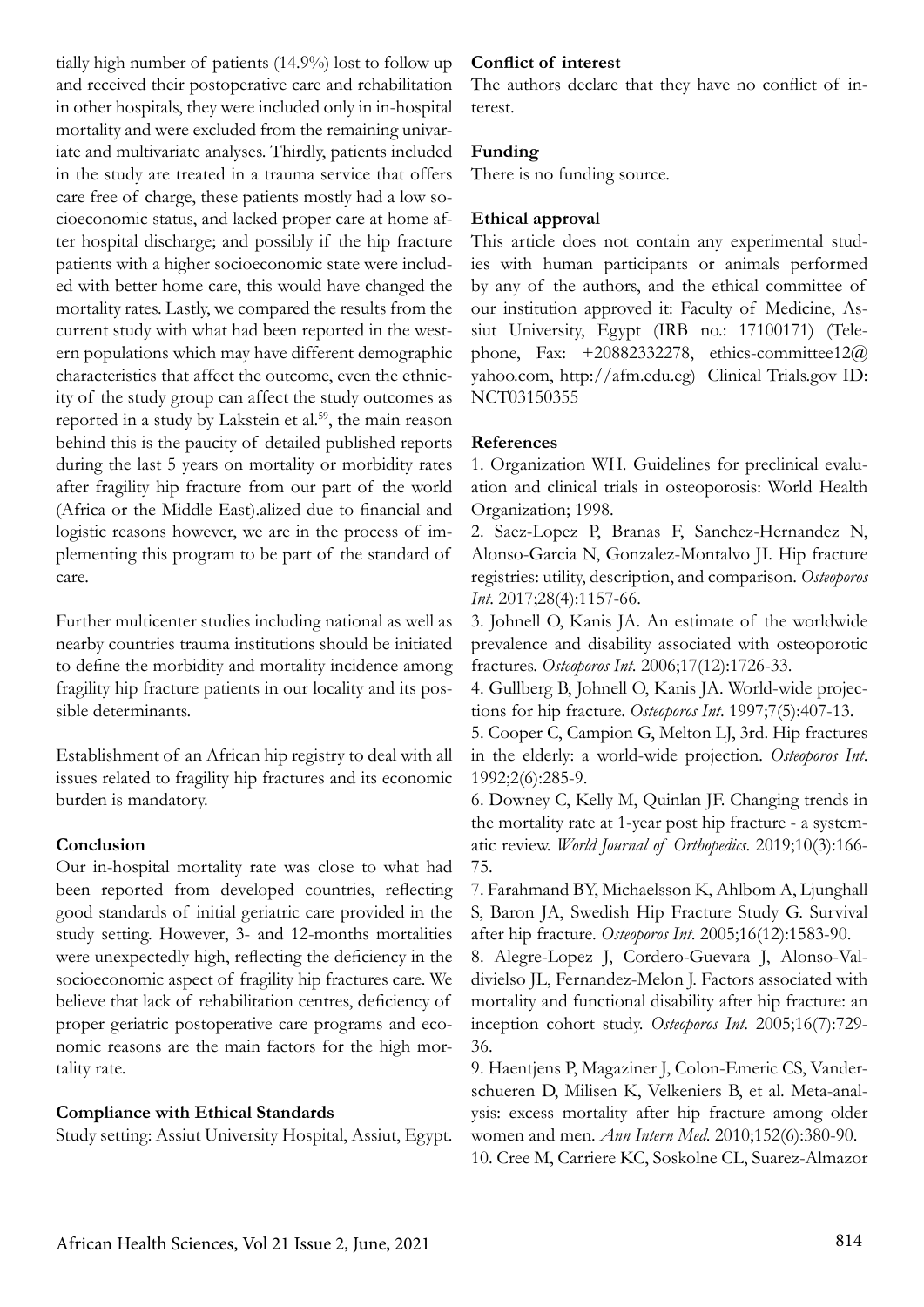M. Functional dependence after hip fracture. *Am J Phys Med Rehabil*. 2001;80(10):736-43.

11. Lenze EJ, Munin MC, Skidmore ER, Dew MA, Rogers JC, Whyte EM, et al. Onset of depression in elderly persons after hip fracture: implications for prevention and early intervention of late-life depression. *J Am Geriatr Soc*. 2007;55(1):81-6.

12. Butler A, Hahessy S, Condon F. The effect of time to surgery on functional ability at six weeks in a hip fracture population in Mid-West Ireland. Int J Orthop Trauma Nurs. 2017;26:36-42 PubMed.

13. Johnell O. The socioeconomic burden of fractures: today and in the 21st century. *Am J Med*. 1997;103(2A):20S-5S; discussion 5S-6S.

14. Youm T, Koval KJ, Zuckerman JD. The economic impact of geriatric hip fractures. *Am J Orthop* (Belle Mead NJ). 1999;28(7):423-8.

15. Jamal Sepah Y, Umer M, Khan A, Ullah Khan Niazi A. Functional outcome, mortality and in-hospital complications of operative treatment in elderly patients with hip fractures in the developing world. *Int Orthop*. 2010;34(3):431-5. PubMed

16. von Elm E, Altman DG, Egger M, Pocock SJ, Gotzsche PC, Vandenbroucke JP, et al. The Strengthening the Reporting of Observational Studies in Epidemiology (STROBE) statement: guidelines for reporting observational studies. *J Clin Epidemiol*. 2008;61(4):344-9. PubMed

17. Peeters CM, Visser E, Van de Ree CL, Gosens T, Den Oudsten BL, De Vries J. Quality of life after hip fracture in the elderly: A systematic literature review. *Injury*. 2016;47(7):1369-82. PubMed

18. Siris ES. Patients with hip fracture: what can be improved? *Bone*. 2006;38(2):8-12. PubMed

19. Friedman SM, Mendelson DA, Bingham KW, Kates SL. Impact of a comanaged Geriatric Fracture Center on short-term hip fracture outcomes. *Arch Intern Med*. 2009;169(18):1712-7. PubMed

20. Dharmarajan TS, Banik P. Hip fracture. Risk factors, preoperative assessment, and postoperative management. *Postgrad Med*. 2006;119(1):31-8.

21. Hu F, Jiang C, Shen J, Tang P, Wang Y. Preoperative predictors for mortality following hip fracture surgery: a systematic review and meta-analysis. *Injury*. 2012;43(6):676-85.

22. Cornwall R, Gilbert MS, Koval KJ, Strauss E, AL. S. Functional outcomes and mortality vary among different types of hip fractures: a function of patient characteristics. *Clin Orthop Relat Res*. 2004;(425):64-71.

23. Hannan EL, Magaziner J, Wang JJ, Eastwood EA, Silberzweig SB, Gilbert M, et al. Mortality and locomotion 6 months after hospitalization for hip fracture: risk factors and risk-adjusted hospital outcomes. *JAMA*. 2001;285(21):2736-42.

24. Franzo A, Francescutti C, Simon G. Risk factors correlated with post-operative mortality for hip fracture surgery in the elderly: a population-based approach. *Eur J Epidemiol*. 2005;20(12):985-91.

25. Jiang HX, Majumdar SR, Dick DA, Moreau M, Raso J, Otto DD, et al. Development and initial validation of a risk score for predicting in-hospital and 1-year mortality in patients with hip fractures. *J Bone Miner Res*. 2005;20(3):494-500.

26. Keene GS, Parker MJ, Pryor GA. Mortality and morbidity after hip fractures. *BMJ*. 1993;307(6914):1248-50. 27. Ercin E, Bilgili MG, Sari C, Basaran SH, Tanriverdi B, Edipoglu E, et al. Risk factors for mortality in geriatric hip fractures: a compressional study of different surgical procedures in 785 consecutive patients. *Eur J Orthop Surg Traumatol*. 2017;27(1):101-6.

28. Holvik K, Ranhoff AH, Martinsen MI, Solheim LF. Predictors of mortality in older hip fracture inpatients admitted to an orthogeriatric unit in oslo, norway. *J Aging Health*. 2010;22(8):1114-31.

29. Beals RK. Survival following hip fracture. Long follow-up of 607 patients. *J Chronic Dis*. 1972;25(4):235-44. 30. Okike K, Chan PH, Paxton EW. Effect of Surgeon and Hospital Volume on Morbidity and Mortality After Hip Fracture. *The Journal of Bone and Joint Surgery American volume*. 2017;99(18):1547-53.

31. Bellelli G, Frisoni GB, Turco R, Trabucchi M. Depressive symptoms combined with dementia affect 12-months survival in elderly patients after rehabilitation post-hip fracture surgery. *Int J Geriatr Psychiatry*. 2008;23(10):1073-7.

32. Muraki S, Yamamoto S, Ishibashi H, Nakamura K. Factors associated with mortality following hip fracture in Japan. *J Bone Miner Metab*. 2006;24(2):100-4.

33. Folbert EC, Hegeman JH, Vermeer M, Regtuijt EM, van der Velde D, Ten Duis HJ, et al. Improved 1-year mortality in elderly patients with a hip fracture following integrated orthogeriatric treatment. *Osteoporos Int*. 2017;28(1):269-77.

34. Ami Hommel , Kerstin Ulander, Karin B. Bjorkelund , Per-Ola Norrman, Hans Wingstrand, Thorngren. K-Go. Influence of optimised treatment of people with hip fracture on time to operation, length of hospital stay, reoperations and mortality within 1 year. *Injury, Int J Care Injured*. 2008;39:1164—74.

35. Roche JJ, Wenn RT, Sahota O, Moran CG. Effect of comorbidities and postoperative complications on mortality after hip fracture in elderly people: prospective observational cohort study. *BMJ*. 2005;331(7529):1374. 36. Vaseenon T, Luevitoonvechkij S, Wongtriratanachai